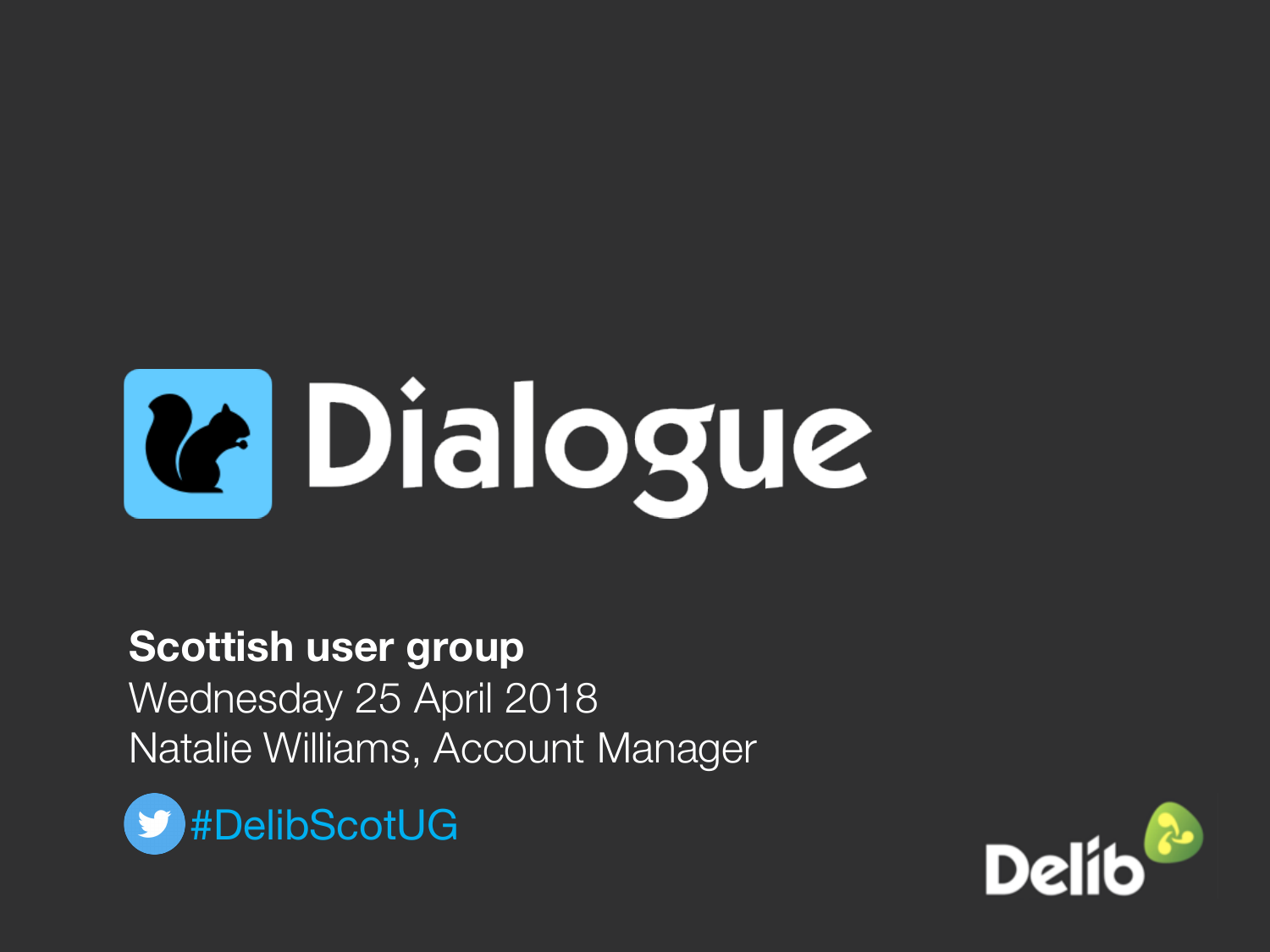#### **Plan for this talk**

• What is Dialogue? (a very brief introduction)

• What's occurring on Dialogue right now? (a snapshot of some recent customer examples)

• What's new in Dialogue? (a recap of changes to the platform over the last 12 months)

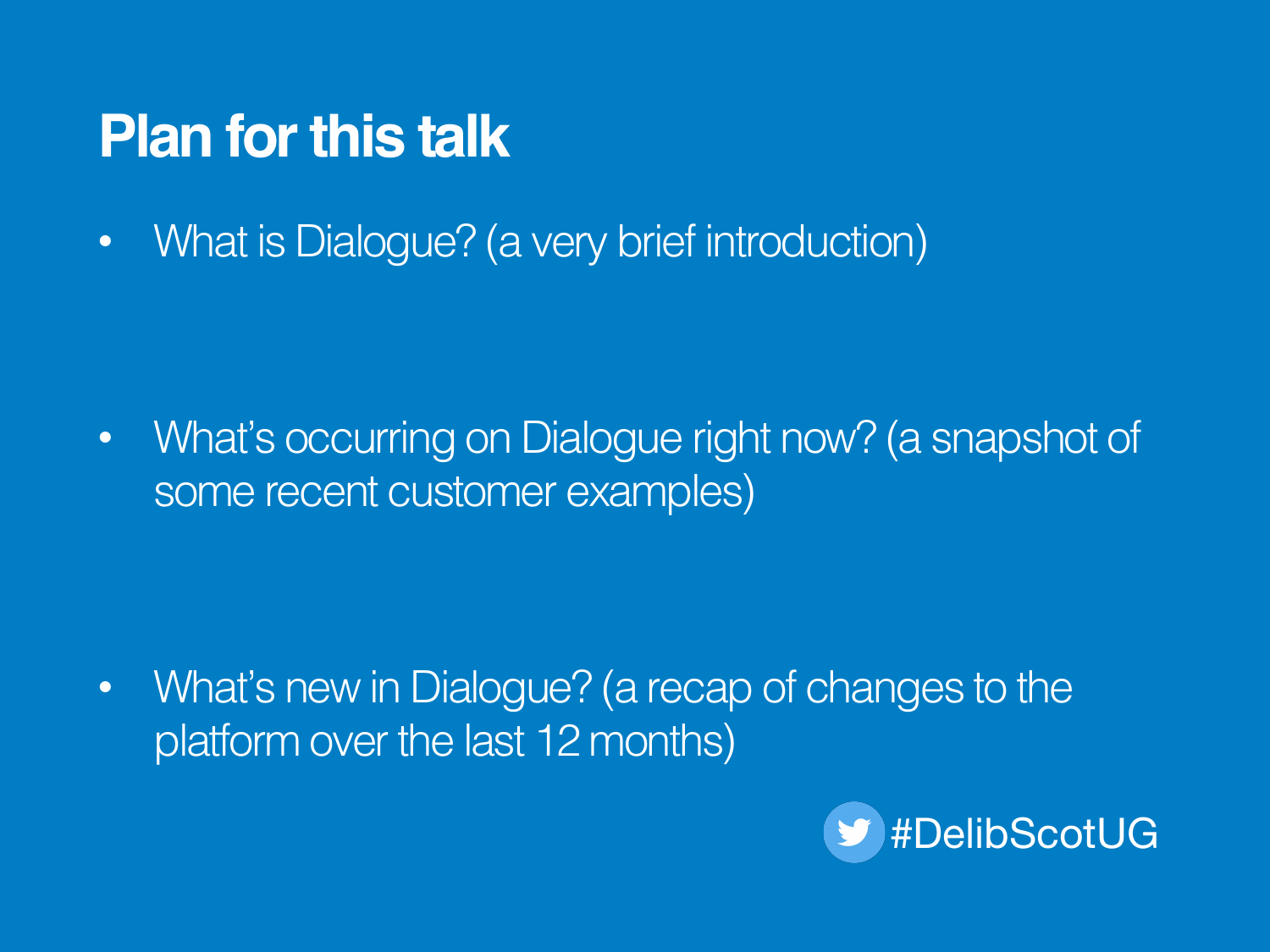# **What is Dialogue?**

- Public conversation visible to all participants
- Option to run "challenge" publicly (anyone can contribute) or privately (e.g. pre-defined list of stakeholders)
- Respond directly to participants' comments, opening up a dialogue
- Tends to provoke more balanced & measured responses than discussing on social media

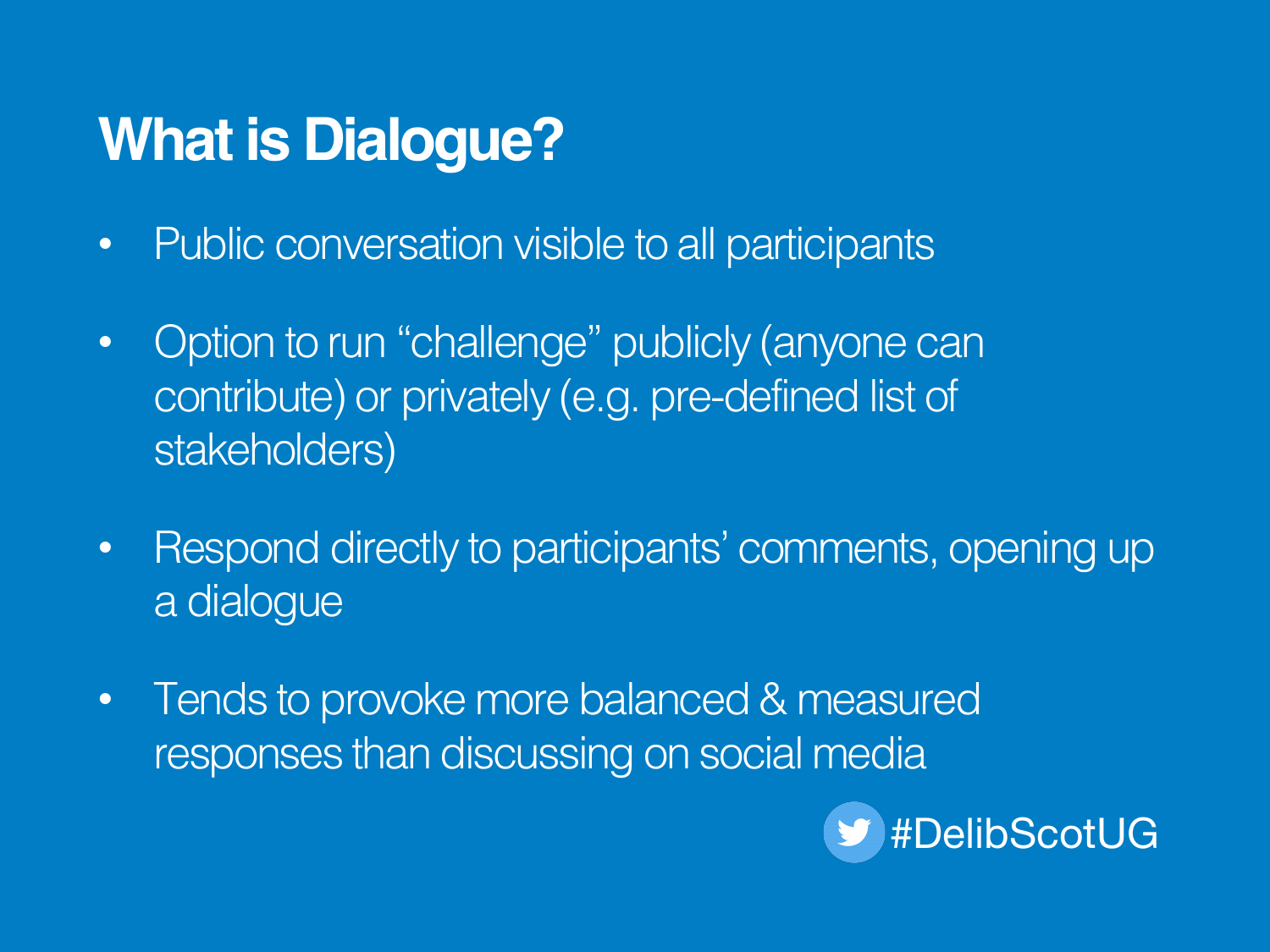### **What's occurring on Dialogue right now?**

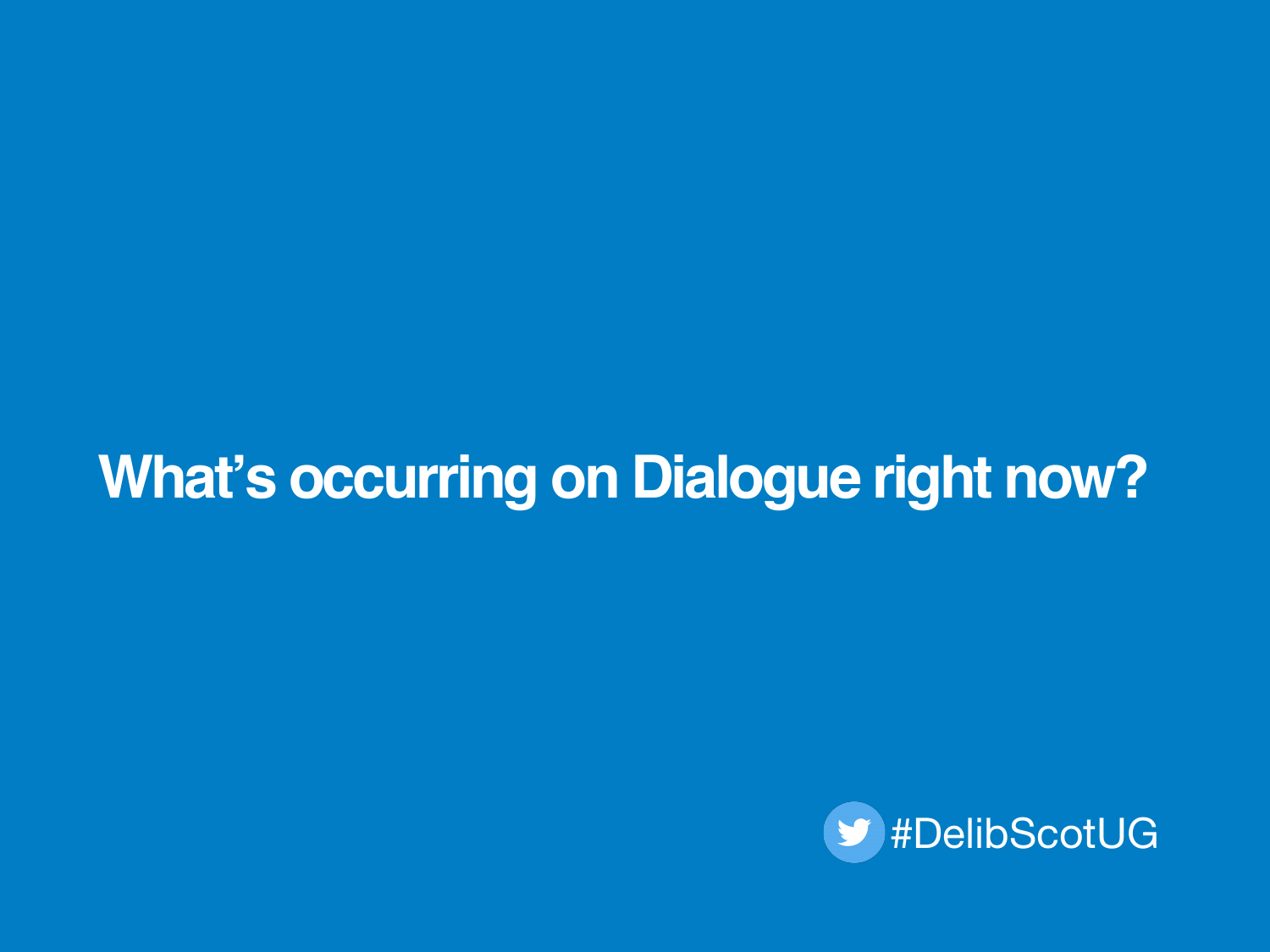• Email notifications

| ▼ Everything else | $1-25$ of many               | $\overline{\phantom{a}}$                                                                        |                                                                        |       |  |
|-------------------|------------------------------|-------------------------------------------------------------------------------------------------|------------------------------------------------------------------------|-------|--|
|                   | Dialogue                     |                                                                                                 | Latest activity on 'Access and Participation' - Hi Keri, The following | 12:19 |  |
|                   | <b>Personal Information</b>  |                                                                                                 |                                                                        |       |  |
|                   | E-mail (Required)            |                                                                                                 |                                                                        |       |  |
|                   | $\bigcap$ Yes<br><b>O</b> No | Enable email notifications when other users reply to your ideas or comments                     |                                                                        |       |  |
|                   |                              | $\Box$ Please check this box if you are happy for us to contact you by email from time to time. |                                                                        |       |  |
|                   |                              |                                                                                                 | Save                                                                   |       |  |
|                   |                              |                                                                                                 |                                                                        |       |  |

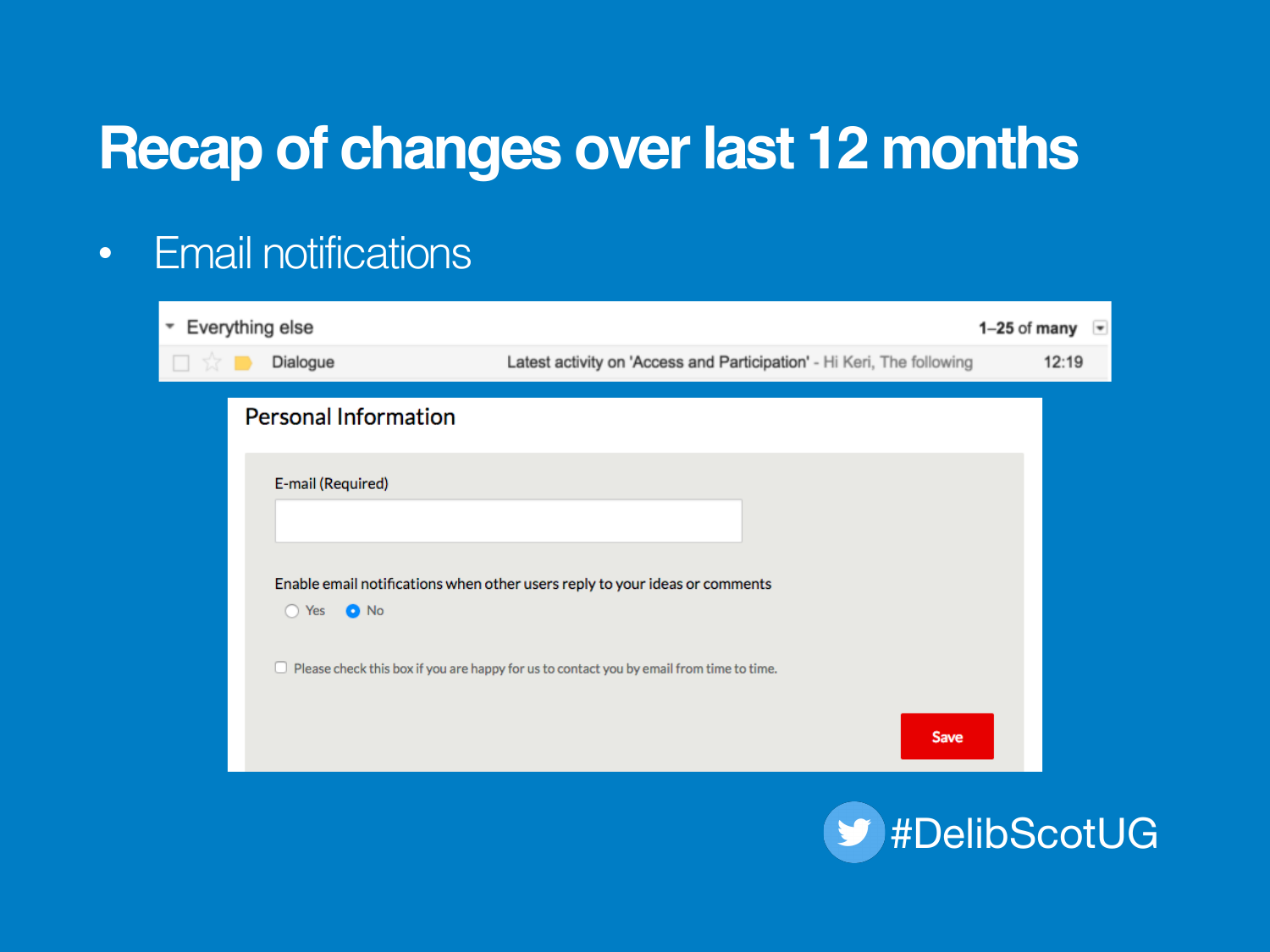• Star ratings light up when user hovers over them



• Comments export now shows comment creation date

| lidea                                                                   | challenge          | comment author comment date |                                         | <b>Comment</b> |
|-------------------------------------------------------------------------|--------------------|-----------------------------|-----------------------------------------|----------------|
| https://westonshire.dialogue-app.com/green-plan/rewards-for-car-pooling | Green Plan   AdamS |                             | 2014-07-03 13:18:57   I think this is a |                |
| https://westonshire.dialogue-app.com/green-plan/rewards-for-car-pooling | Green Plan   KimL  |                             | 2014-07-03 15:47:46 Lovely idea Jar     |                |
| https://westonshire.dialogue-app.com/green-plan/plastic-bag-free-city   | Green Plan JanetR  |                             | 2014-07-03 12:53:59   I think this is a |                |
| https://westonshire.dialogue-app.com/green-plan/plastic-bag-free-city   | Green Plan admin   |                             | 2014-07-03 12:54:26 A plastic bag b     |                |
| https://westonshire.dialogue-app.com/green-plan/plastic-bag-free-city   | Green Plan   AdamS |                             | 2014-07-03 13:19:20 Fantastic idea!     |                |
| https://westonshire.dialogue-app.com/green-plan/plastic-bag-free-city   | Green Plan   KimL  |                             | 2014-07-03 15:45:23   I don't know al   |                |

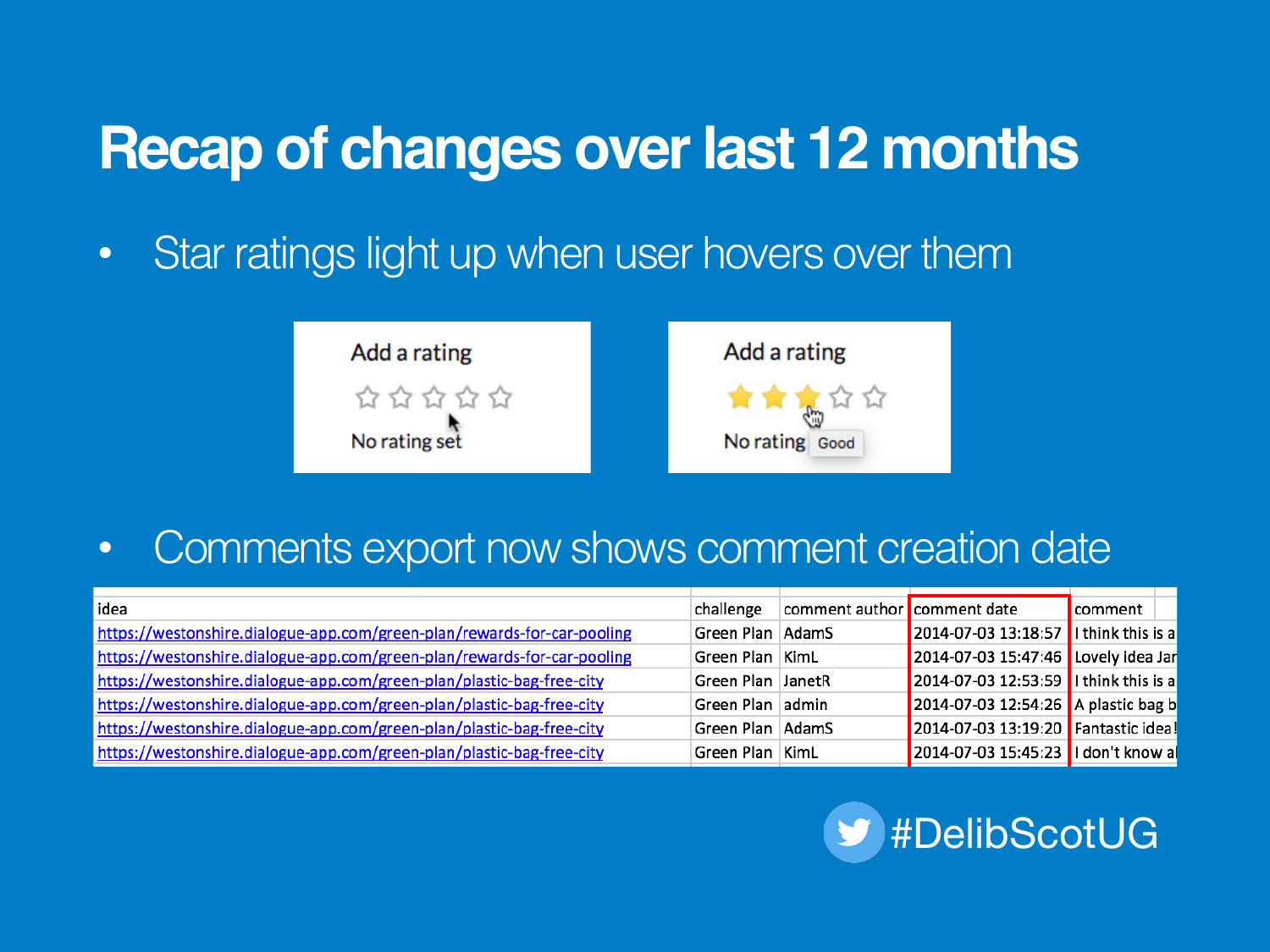Social media sharing widgets

• Twitter widget configurable on a per challenge basis



• Added a LinkedIn sharing widget

**Share** 



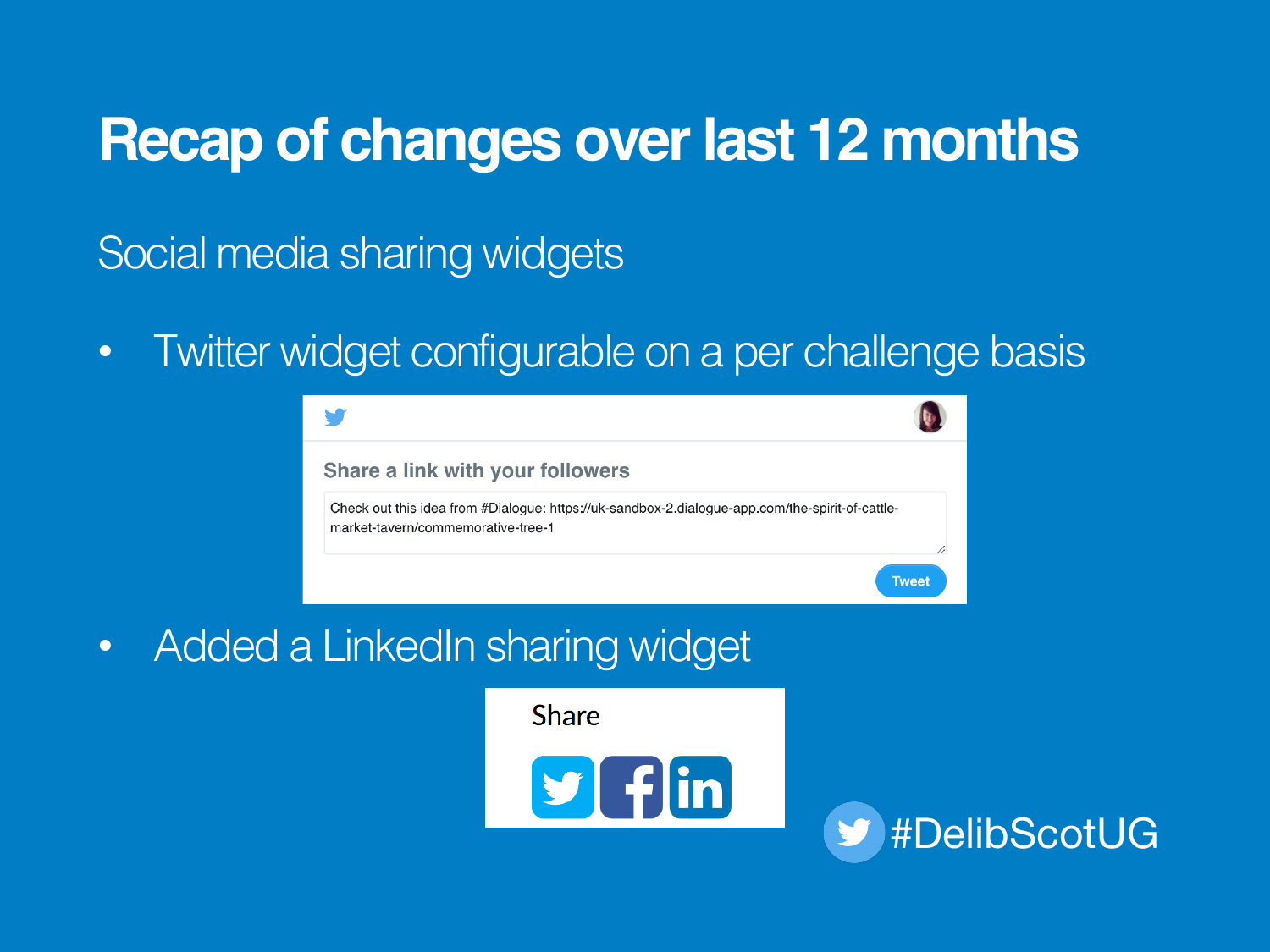• Minimising duplicate user names

#### Please correct the indicated errors.

#### Username (Required)

Enter a username with no spaces or special characters. Usernames and passwords are case sensitive, make sure the caps lock key is not enabled. This is the name used to log in.

The login name you selected is already in use or is not valid. Please choose another.

ladams

• New confirmation page for "change password" form

#### **Reset Password**

Password changed